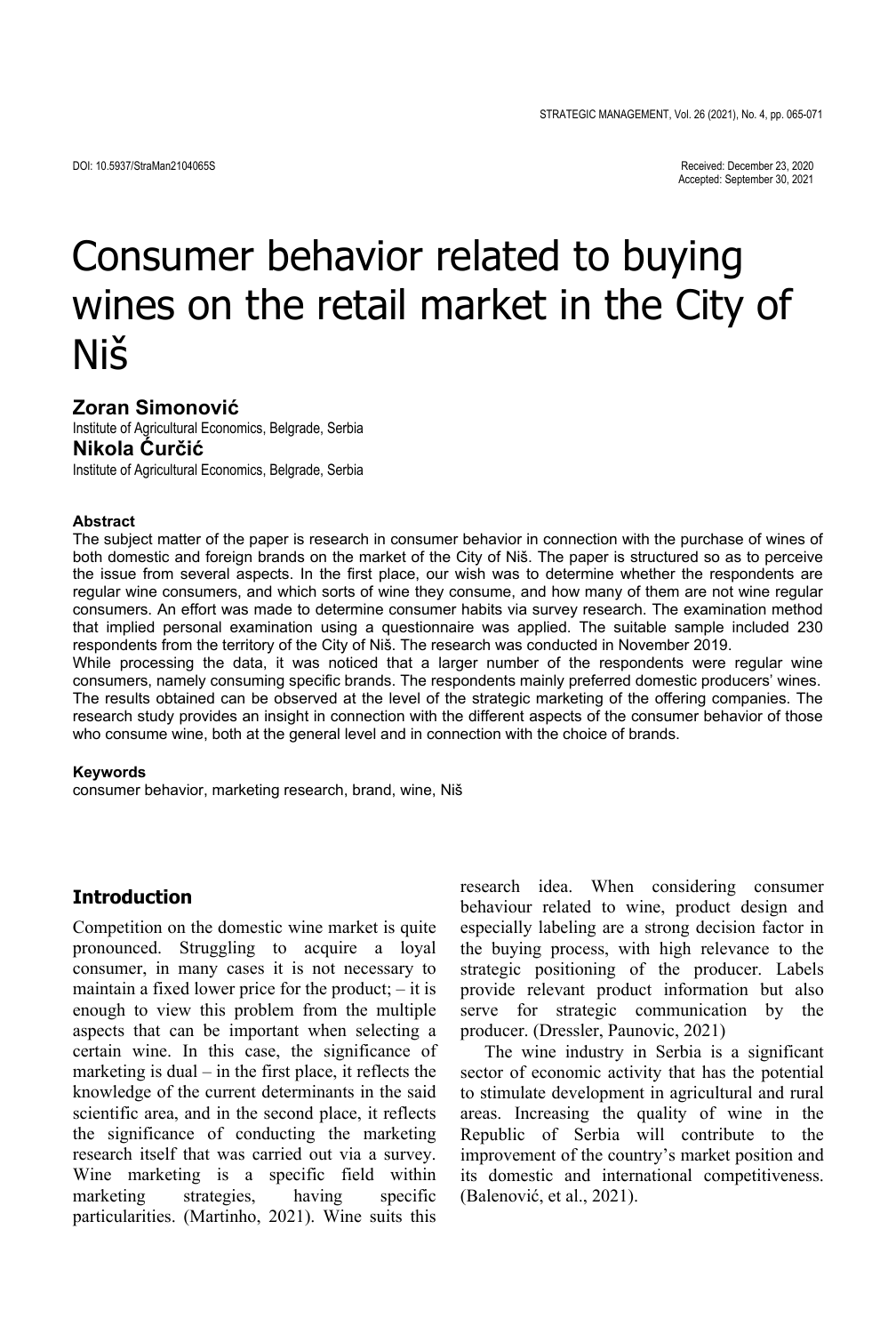The subject matter of the paper is research into consumer behavior in connection with buying and consuming wine on the market of Niš. An effort was made in the paper to determine how many respondents participating in the survey buy wine and drank it in their households, whether they buy wines of specific brands, and how many of them do not; whether when selecting wines they prefer white, red or rosé wine.

The research in the wine sale channels shows that big supermarket chains mainly offer a large assortment of imported wines of varying quality and domestic wines of lower and medium quality. Admittedly, there has been a trend of the presence of higher-quality domestic wines recently, which have increasingly been included in the offer. The majority of retail facilities – mainly convenience stores – are insufficiently supplied with wines, and if they are, those are mainly low-quality wines. The most significant high-quality Serbian wine distributors are shops and restaurants. Wine boutiques are owned by some wine producers, and their offer consists of their own wines and sometimes imported wines (Salai, Gašović, & Čelić, 2013).

The wine world is going through a rapid transformation linked to changes in consumer preferences, consumption habits, climate, new regulations, and the reduction in available economic resources. (Merlino, et al., 2021)

Wine culture is defined as refined and civilized wine consuming not measured by the quantity of the wine consumed, but rather measured by the acquired knowledge of brands and procedures in the fields of viticulture, wine production and hospitality. A combination of food and wine very often makes a meal a unique gastronomic experience, simultaneously respecting the rule that there is no such wine that cannot be combined with a meal, and enjoying good wine is always a ceremonial event for connoisseurs. Food, wine, culture and other elements create new commercial and territorial opportunities for brands (Cristófol, Cruz-Ruiz, & Zamarreño-Aramendia, 2021). A dominant segment of the population in Serbia consider themselves to be wine consumers, so, although wine is classified into the group of alcoholic drinks, it is often served in many homes in accordance with the tradition and customs, together with brandy and beer (Vlahovic, Potrebić, & Jeločnik, 2013).

# **1. Methodology and data sources**

As sources for writing this paper related to consumer behavior within marketing, the following books are certainly significant: Kotler & Keller (2006). *Marketing Management*, and Fahy & Jobber (2012). *Foundations of Marketing*.

The inevitable book in the marketing management process is by all means a book by Kotler and Armstrong (2014). *Principles of Marketing*.

While writing this paper, an effort was made to apply the above-mentioned methodology from the generally known literature to the level of wine sale and consumption. So, special attention was paid in this paper to the aspects of consumer behavior when speaking about wine buying and consumption, the factors of the choice of particular brands, and the consumption of particular sorts of wine.

The methods used in the paper best reflect the character of the analysis given in the title of the paper. The quantitative methods of economic analysis are predominant in wine sale research. In the first place, those are various statistical data and literature sources related to consumer behavior. While conducting the research, the analysis of the content of the secondary data sources was also carried out. The secondary data sources (information) are, first of all, related to the statistical research in consumer behavior. Internet-based information, which is abundant and significant, was also used.

The contribution of the paper is reflected in the original reviews and analysis related to consumer behavior when speaking about buying and consuming wine, the factors of the choice of particular brands and the consumption of particular sorts of wine.

An effort was made in the paper to indicate the fact that wine sale, and, simultaneously, wine consumption, are substantial on the territory of Niš. As can be seen in the paper, the result of this research study is an attempt to gain knowledge of the real condition of wine consumption, which may have an influence on the potential model that may result in initiating business activities, primarily in small family-owned wineries.

A special contribution has been achieved in the part of the research paper that is processed based upon the conducted survey.

An effort was made in the paper to provide an insight into the current state of the matters in connection with wine consumption on the territory of Niš – namely, if and to what extent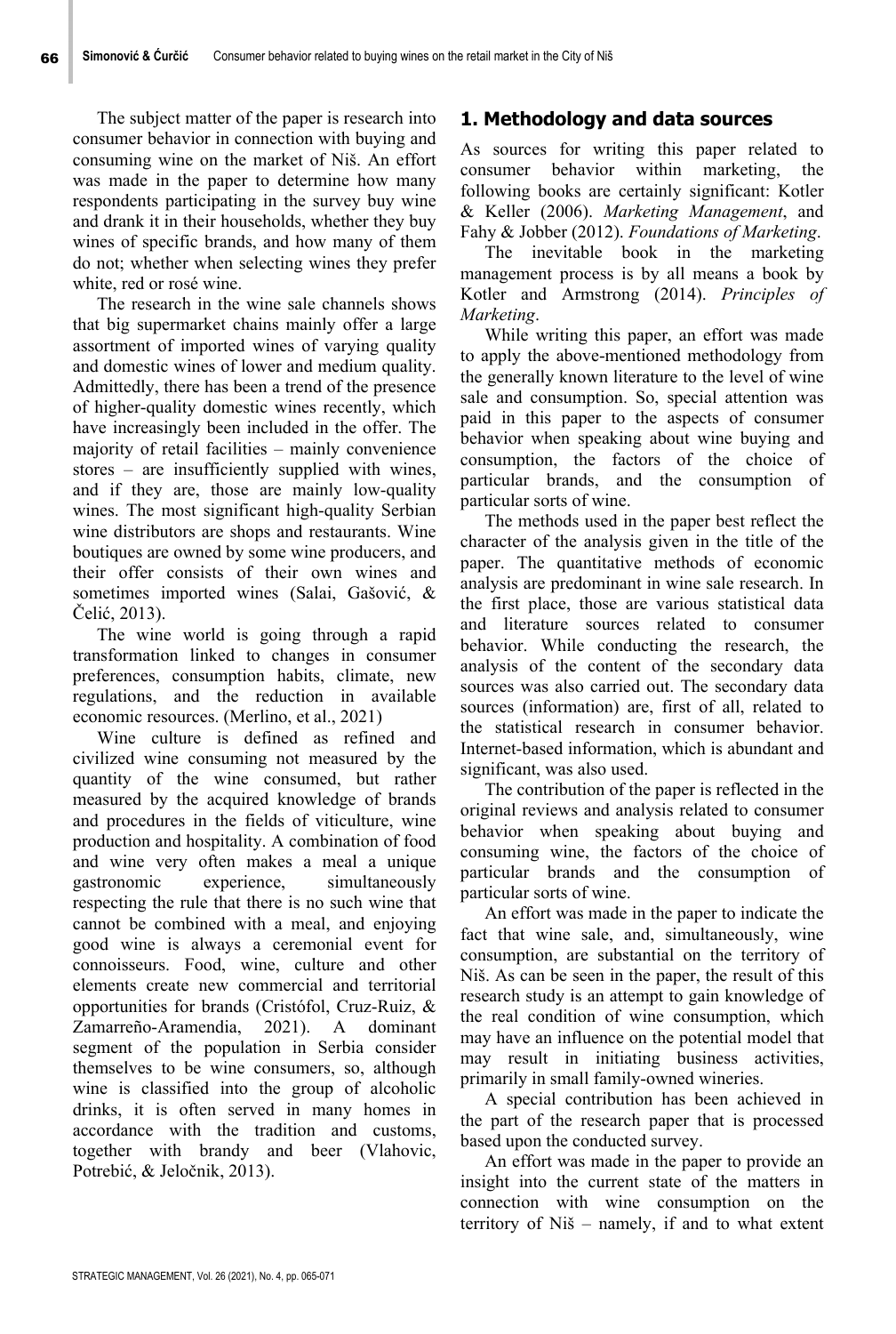wine is consumed, which brands are the most present, which wines are most frequently consumed (white or red wines), whether consumers prefer domestic or foreign wines, and what they think of the price of domestic and what they think of the price of foreign wines.

## **2. Research**

## **2.1. Sample**

The research study was carried out on the territory of the City of Niš. The encompassed population were those aged from 18 to 75. The main condition was that a person or a respondent bought wine for the household and/or that he/she decided whether to buy it or not. A convenient sample was used. The research study was carried out in October and November 2019. A total of 230 respondents were included in the survey, simultaneously endeavoring to make their age group distribution match the distribution at the level of the whole population of the city.

The sample includes 39.7% of men and 60.3% of women. Of the total number of the respondents, a total of 68.2% are employed, 14.6% are unemployed, 6.3% are students, and 10.9% are retired persons. Simultaneously, a total of 74.6% of the respondents are married, whereas a total of 25.4% are not. The average age of the respondents is 46.1, the average household size is 3.34 members, and the average number of years of education is 12.11.

## **2.2. Questionnaire**

For the needs of this research study, an original questionnaire was developed by applying factor analysis. Apart from the said factor analysis, more precisely, apart from the analysis of the factors in the development of the questionnaire, the rational method based upon the application of the knowledge of the experts in the fields of enology and marketing was also used. Namely, the initial questionnaire was built into the first step by engaging experts from the mentioned fields, simultaneously taking care of the fundamental bases on which classical test theory is built. Based on their knowledge and experience, they made a proposal for the initial questionnaire consisting of a total of the 60 questions that encompassed all the aspects pertaining to the behavior, i.e. the decision-making process, of wine consumers on the territory of the City of Niš. While creating the initial questionnaire, they particularly took care of the internal consistency of the questions, the

problems related to the semantics, the avoidance of double negations in the formulation of the questions and so forth. In the second step, the initial questionnaire was validated by applying factor analysis. To be more precise, the principal components analysis was carried out for this purpose.

For the needs of the validation of the initial questionnaire, a total of 500 respondents were included in the survey, simultaneously taking care of the presence of the sample regarding the respondents' sex, education, labor engagement and purchasing power. The internal consistency of the questionnaire was measured by using the Cronbach alpha coefficient (Hinkin,1998, pp. 104  $-121$ :

$$
\alpha = \frac{(N^2 M (Cov))}{(\Sigma s^2 + \Sigma Cov)}
$$

where:

 $\alpha$  - Cronbach alpha coefficient

- *N* The number of the variables/questions,
- *М* The number of the variables/questions reduced by 1

*S<sup>2</sup>*-Variance,

*Cov* - Covariance

The value of this coefficient was 0.812, which is indicative of the fact that there is consistency between the questions. Apart from this indicator of the internal consistency between the questions, the validation of the questionnaire was carried out by also using the principal components analysis. Given the fact that the first step in the application of this type of factor analysis implies the examination of the adequacy of the sample size, the KMO test was applied. Numerous authors point out the fact that it is only enough to ensure a total of 10 to 15 respondents per question for a sample to be adequate for the validation of a questionnaire (Petrović, 2013, p. 579) although there are also those who highlight the fact that it is only enough for the value of the KMO test to exceed 0.6 (Field, 2009, p. 8). The first pool of authors base their attitude upon the belief that it is a sufficient size of a sample in the existence of an inverse relationship between the sample size and the probability that the correlation coefficients between the questions from the questionnaire will differ from the correlation coefficients between the questions in other samples (Field, 2009, p. 8). The value of this test was 0.792.

Given the fact that the principal components analysis implies that data should be intervals since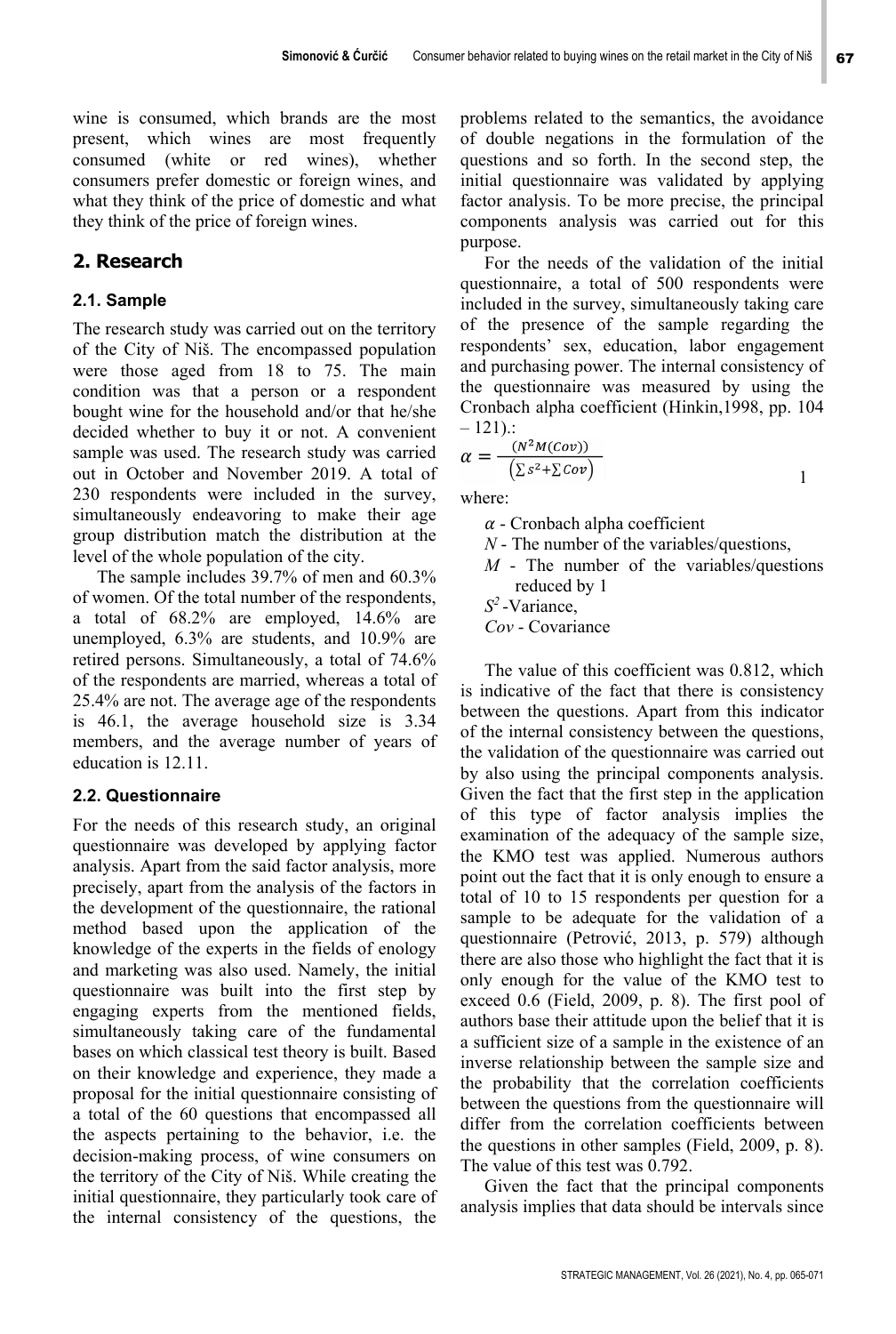the same is based upon the assumption that said data included in a questionnaire are normally distributed, a further analysis was carried out based upon the assumption that the data were normally distributed and treated as intervals in spite of the fact that those were ordinal data.

In order to identify the key factors, i.e. a reduction in the number of the questions from the initial questionnaire, principal components analysis was applied, noting that the condition stipulating that a factor should have the eigenvalue greater than 1 was used as the factor extraction criterion. Table 1 accounts for the results of the application of the analysis.

**Table 1** The extracted factors

| Factors             |                | The Initial Values of Factors |                  | The percentage of the explained |                  | Factor           |               |
|---------------------|----------------|-------------------------------|------------------|---------------------------------|------------------|------------------|---------------|
|                     |                |                               |                  |                                 | variation        |                  | weights       |
|                     | total          | % of the                      | Cum              | total                           | % of the         | Cum              | total         |
|                     |                | variation                     | %                |                                 | variation        | $\%$             |               |
| 1                   | 5.274          | 18.999                        | 18.999           | 5.274                           | 18.999           | 18.999           | 4.971         |
| $\overline{c}$<br>3 | 3.236          | 14.738                        | 33.737           | 3.236                           | 14.738           | 33.737           | 3.654         |
| 4                   | 2.387          | 11.977                        | 45.714           | 2.387                           | 11.977           | 45.714           | 3.144         |
| 5                   | 1.881<br>1.482 | 11.133<br>10.468              | 56.847<br>67.315 | 1.881<br>1.482                  | 11.133<br>10.468 | 56.847<br>67.315 | 3.223<br>3.75 |
| 6                   | 1.155          | 9.597                         | 76.912           | 1.155                           | 9.597            | 76.912           | 2.985         |
| 7                   | 1.131          | 3.984                         | 80.896           | 1.131                           | 3.984            | 80.896           | 3.3           |
| 8                   | 0.989          | 1.77                          | 82.666           |                                 |                  |                  |               |
| 9                   | 0.872          | 1.575                         | 84.241           |                                 |                  |                  |               |
| 10                  | 0.74           | 1.355                         | 85.596           |                                 |                  |                  |               |
| 11                  | 0.711          | 1.307                         | 86.903           |                                 |                  |                  |               |
| 12                  | 0.635          | 1.18                          | 88.083           |                                 |                  |                  |               |
| 13                  | 0.593          | 1.109                         | 89.192           |                                 |                  |                  |               |
| 14                  | 0.546          | 1.031                         | 90.223           |                                 |                  |                  |               |
| 15                  | 0.524          | 0.994                         | 91.217           |                                 |                  |                  |               |
| 16                  | 0.416          | 0.815                         | 92.032           |                                 |                  |                  |               |
| 17                  | 0.404          | 0.794                         | 92.826           |                                 |                  |                  |               |
| 18                  | 0.375          | 0.746                         | 93.572           |                                 |                  |                  |               |
| 19                  | 0.328          | 0.668                         | 94.24            |                                 |                  |                  |               |
| 20                  | 0.29           | 0.605                         | 94.845           |                                 |                  |                  |               |
| 21                  | 0.28           | 0.587                         | 95.432           |                                 |                  |                  |               |
| 22                  | 0.253          | 0.543                         | 95.975           |                                 |                  |                  |               |
| 23                  | 0.231          | 0.505                         | 96.48            |                                 |                  |                  |               |
| 24<br>25            | 0.194<br>0.185 | 0.444<br>0.43                 | 96.924<br>97.354 |                                 |                  |                  |               |
| 26                  | 0.161          | 0.39                          | 97.744           |                                 |                  |                  |               |
| 27                  | 0.135          | 0.347                         | 98.091           |                                 |                  |                  |               |
| 28                  | 0.116          | 0.315                         | 98.406           |                                 |                  |                  |               |
| 29                  | 0.113          | 0.266                         | 98.672           |                                 |                  |                  |               |
| 30                  | 0.108          | 0.242                         | 98.914           |                                 |                  |                  |               |
| 31                  | 0.1            | 0.212                         | 99.126           |                                 |                  |                  |               |
| 32                  | 0.085          | 0.169                         | 99.295           |                                 |                  |                  |               |
| 33                  | 0.074          | 0.134                         | 99.429           |                                 |                  |                  |               |
| 34                  | 0.065          | 0.093                         | 99.522           |                                 |                  |                  |               |
| 35                  | 0.06           | 0.087                         | 99.609           |                                 |                  |                  |               |
| 36                  | 0.042          | 0.042                         | 99.651           |                                 |                  |                  |               |
| 37                  | 0.0415         | 0.042                         | 99.693           |                                 |                  |                  |               |
| 38                  | 0.04           | 0.041                         | 99.734           |                                 |                  |                  |               |
| 39                  | 0.038          | 0.04                          | 99.774           |                                 |                  |                  |               |
| 40<br>41            | 0.021<br>0.02  | 0.026                         | 99.8             |                                 |                  |                  |               |
| 42                  | 0.019          | 0.019<br>0.018                | 99.819<br>99.837 |                                 |                  |                  |               |
| 43                  | 0.018          | 0.017                         | 99.854           |                                 |                  |                  |               |
| 44                  | 0.017          | 0.016                         | 99.87            |                                 |                  |                  |               |
| 45                  | 0.016          | 0.015                         | 99.885           |                                 |                  |                  |               |
| 46                  | 0.015          | 0.014                         | 99.899           |                                 |                  |                  |               |
| 47                  | 0.014          | 0.013                         | 99.912           |                                 |                  |                  |               |
| 48                  | 0.013          | 0.012                         | 99.924           |                                 |                  |                  |               |
| 49                  | 0.012          | 0.011                         | 99.935           |                                 |                  |                  |               |
| 50                  | 0.011          | 0.01                          | 99.945           |                                 |                  |                  |               |
| 51                  | 0.01           | 0.01                          | 99.955           |                                 |                  |                  |               |
| 52                  | 0.009          | 0.009                         | 99.964           |                                 |                  |                  |               |
| 53                  | 0.008          | 0.008                         | 99.972           |                                 |                  |                  |               |
| 54                  | 0.007          | 0.007                         | 99.979           |                                 |                  |                  |               |
| 55                  | 0.006          | 0.006                         | 99.985           |                                 |                  |                  |               |
| 56                  | 0.005          | 0.005                         | 99.99            |                                 |                  |                  |               |
| 57<br>58            | 0.004<br>0.003 | 0.004<br>0.003                | 99.994<br>99.997 |                                 |                  |                  |               |
| 59                  | 0.002          | 0.002                         | 99.999           |                                 |                  |                  |               |
| 60                  | 0.001          | 0.001                         | 100              |                                 |                  |                  |               |
|                     |                |                               |                  |                                 |                  |                  |               |

**Source:** the authors' calculations

 $\overline{a}$ 

The results of the application of the analysis are indicative of the fact that a total of the seven factors that meet the criterion were extracted. These seven factors account for about 81% of the total variation. The extraction of these seven questions enabled a valid questionnaire.

Given the fact that, based upon the obtained matrix of the unrotated components, it was impossible to group the questions precisely into a particular factor, the validation further continued by applying the Promax rotation (with Kaiser normalization).<sup>1</sup> This rotation orthogonally rotates unrotated solutions so as to enable correlations between the factors. The results of this rotation are presented in Table 2.

**Table 2** The matrix of the structure

|                                    | Components        |                      |                      |                      |                   |                      |                      |
|------------------------------------|-------------------|----------------------|----------------------|----------------------|-------------------|----------------------|----------------------|
|                                    | 1                 | 2                    | 3                    | 4                    | 5                 | 6                    | 7                    |
| Q1                                 | $-0.001$          | 0.025                | 0.228                | 0.074                | 0.044             | $-0.291$             | $-0.005$             |
| Q <sub>2</sub>                     | 0.002             | 0.046                | 0.201                | $-0.035$             | 0.212             | $-0.071$             | 0.014                |
| Q3                                 | 0.071             | -0.116               | 0.25                 | 0.093                | 0.02              | $-0.045$             | $-0.075$             |
| Q4                                 | $-0.302$          | 0.249                | 0.317                | 0.059                | 0.172             | $-0.077$             | 0.04                 |
| Q5                                 | $-0.333$          | 0.282                | 0.239                | $-0.013$             | 0.185             | $-0.041$             | $-0.141$             |
| Q6                                 | $-0.275$          | 0.101                | 0.269                | 0.097                | 0.165             | $-0.156$             | $-0.32$              |
| Q7                                 | $-0.353$          | 0.23                 | 0.165                | 0.076                | 0.055             | $-0.243$             | $-0.099$             |
| Q8                                 | $-0.023$          | 0.213                | $-0.005$             | 0.025                | 0.07              | $-0.207$             | $-0.05$              |
| Q9                                 | 0.027             | 0.334                | 0.026                | $-0.198$             | $-0.022$          | $-0.243$             | $-0.213$             |
| Q10                                | $-0.001$          | 0.27                 | 0.043                | $-0.179$             | 0.178             | $-0.334$             | 0.02                 |
| Q11                                | 0.012             | 0.341                | $-0.32$              | $-0.028$             | $-0.23$           | $-0.173$             | $-0.275$             |
| Q12                                | 0.062             | 0.334                | $-0.302$             | $-0.036$             | $-0.297$          | $-0.217$             | $-0.256$             |
| Q13                                | $-0.035$          | 0.185                | $-0.169$             | 0.015                | $-0.084$          | $-0.054$             | $-0.559$             |
| $Q1\overline{4}$                   | $-0.091$          | 0.339                | $-0.343$             | $-0.026$             | $-0.359$          | $-0.268$             | $-0.449$             |
| Q <sub>15</sub>                    | 0.158             | 0.187                | $-0.018$             | $-0.32$              | $-0.118$          | $-0.151$             | $-0.432$             |
| Q16<br>Q17                         | $-0.143$<br>0.092 | 0.325<br>0.013       | 0.069<br>$-0.311$    | $-0.208$<br>$-0.253$ | -0.1<br>$-0.024$  | $-0.037$<br>$-0.464$ | $-0.548$<br>$-0.029$ |
| Q18                                | $-0.027$          | 0.155                | $-0.128$             | $-0.343$             | $-0.092$          | $-0.459$             | $-0.205$             |
| Q19                                | 0.321             | 0.021                | 0.102                | $-0.441$             | $-0.265$          | $-0.254$             | 0.001                |
| Q20                                | 0.144             | 0.095                | 0.026                | $-0.354$             | $-0.201$          | $-0.364$             | 0.125                |
| Q <sub>21</sub>                    | 0.299             | 0.127                | $-0.024$             | $-0.441$             | $-0.274$          | $-0.432$             | 0.066                |
| Q22                                | 0.281             | 0.07                 | 0.027                | $-0.418$             | $-0.225$          | $-0.39$              | 0.089                |
| Q23                                | 0.002             | 0.243                | 0.057                | $-0.032$             | -0.501            | $-0.035$             | 0.01                 |
| Q24                                | 0.26              | 0.018                | $-0.02$              | $-0.135$             | $-0.607$          | $-0.168$             | $-0.002$             |
| Q25                                | 0.377             | $-0.059$             | $-0.059$             | $-0.195$             | $-0.359$          | $-0.145$             | $-0.071$             |
| $\overline{Q26}$                   | 0.257             | 0.014                | $-0.039$             | $-0.253$             | $-0.344$          | $-0.031$             | $-0.214$             |
| $\overline{Q27}$                   | $-0.174$          | 0.195                | 0.014                | $-0.086$             | $-0.271$          | 0.287                | $-0.282$             |
| Q28                                | 0.307             | $-0.008$             | 0.008                | $-0.345$             | $-0.291$          | 0.016                | $-0.258$             |
| Q29                                | 0.266             | 0.031                | 0.085                | $-0.42$              | $-0.092$          | 0.209                | $-0.13$              |
| Q30                                | 0.241             | 0.008                | 0.025                | $-0.414$             | $-0.095$          | 0.217                | $-0.153$             |
| Q <sub>31</sub>                    | 0.244             | $-0.013$             | -0.168               | $-0.406$             | $-0.002$          | 0.15                 | $-0.1$               |
| Q <sub>32</sub>                    | 0.274             | $-0.273$             | $-0.037$             | $-0.42$              | 0.088             | 0.289                | $-0.023$             |
| Q <sub>33</sub><br>Q <sub>34</sub> | 0.222<br>0.248    | $-0.242$<br>$-0.224$ | $-0.11$<br>$-0.095$  | $-0.325$<br>$-0.2$   | 0.026<br>0.058    | 0.237<br>0.096       | 0.008<br>$-0.167$    |
| Q35                                | 0.372             | $-0.222$             | $-0.166$             | $-0.233$             | 0.01              | 0.03                 | $-0.298$             |
| Q36                                | 0.323             | $-0.211$             | 0.137                | $-0.029$             | 0.026             | $-0.094$             | $-0.061$             |
| Q <sub>37</sub>                    | 0.218             | $-0.221$             | $-0.023$             | 0.248                | $-0.259$          | 0.014                | $-0.2$               |
| Q38                                | 0.425             | $-0.321$             | 0.057                | 0.081                | $-0.134$          | $-0.241$             | $-0.193$             |
| Q39                                | 0.457             | $-0.316$             | 0.015                | 0.12                 | $-0.1$            | $-0.135$             | $-0.12$              |
| Q40                                | 0.374             | $-0.366$             | $-0.072$             | 0.256                | $-0.105$          | $-0.152$             | $-0.223$             |
| Q41                                | 0.431             | $-0.358$             | 0.008                | 0.166                | 0.008             | $-0.264$             | $-0.24$              |
| Q42                                | 0.366             | $-0.372$             | $-0.093$             | 0.195                | $-0.084$          | $-0.257$             | $-0.196$             |
| Q43                                | 0.379             | $-0.354$             | $-0.045$             | 0.136                | 0.033             | $-0.304$             | $-0.266$             |
| Q44                                | 0.213             | $-0.231$             | $-0.236$             | 0.048                | $-0.245$          | $-0.142$             | 0.076                |
| Q45                                | 0.399             | $-0.21$              | $-0.23$              | 0.064                | $-0.138$          | $-0.111$             | $-0.115$             |
| Q46                                | 0.312             | $-0.225$             | $-0.178$             | 0.017                | $-0.101$          | $-0.168$             | $-0.035$             |
| Q47                                | $-0.248$          | 0.218                | $-0.273$             | $-0.041$             | $-0.085$          | 0.002                | 0.012                |
| Q48<br>Q49                         | 0.167<br>0.204    | $-0.254$<br>0.05     | $-0.189$<br>$-0.584$ | $-0.02$<br>$-0.163$  | $-0.014$<br>0.159 | $-0.193$<br>$-0.128$ | $-0.045$<br>0.088    |
| Q50                                | 0.128             | 0.034                | $-0.629$             | $-0.164$             | 0.296             | $-0.168$             | $-0.081$             |
| Q51                                | 0.071             | 0.096                | $-0.665$             | $-0.215$             | 0.283             | $-0.145$             | $-0.182$             |
| $\overline{Q52}$                   | 0.15              | 0.034                | $-0.657$             | $-0.091$             | 0.03              | $-0.133$             | $-0.143$             |
| Q53                                | 0.087             | 0.171                | $-0.317$             | 0.18                 | $-0.131$          | 0.037                | $-0.373$             |
| Q54                                | $-0.028$          | 0.078                | $-0.46$              | $-0.089$             | 0.047             | $-0.085$             | $-0.046$             |
| Q55                                | 0.091             | 0.182                | $-0.479$             | 0.077                | $-0.206$          | $-0.005$             | $-0.127$             |
| Q56                                | 0.081             | $-0.007$             | $-0.269$             | 0.236                | $-0.404$          | $-0.019$             | 0                    |
| Q57                                | $-0.055$          | 0.2                  | $-0.275$             | 0.16                 | $-0.296$          | 0.035                | 0.102                |
| Q58                                | $-0.234$          | 0.322                | $-0.095$             | 0.202                | $-0.248$          | $-0.009$             | 0.2                  |
| Q59                                | $-0.034$          | 0.137                | $-0.214$             | $-0.017$             | $-0.043$          | 0.044                | 0.33                 |
| Q60                                | $-0.231$          | 0.079                | $-0.175$             | 0.207                | $-0.2$            | 0.117                | 0.198                |

**Source:** the authors' calculations

<sup>1</sup> Due to the length of the paper, the matrices of the unrotated and rotated components are not presented herein.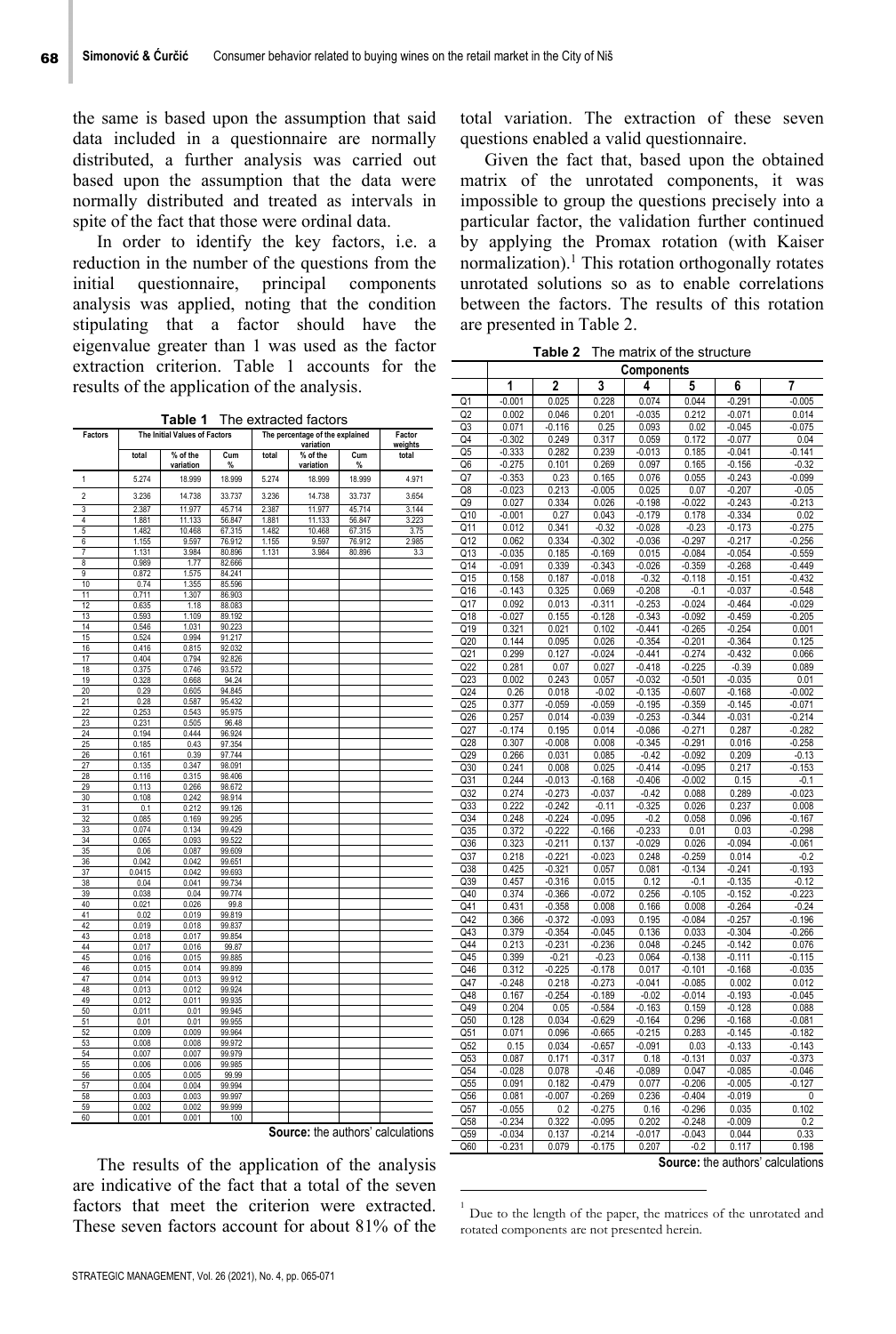Based on this rotation, a total of the seven key factors that were reformulated into the seven questions included in a new questionnaire were identified. More precisely, the new questionnaire consisted of seven questions. Each question is specially discussed in each individual item given further in the paper.

The questionnaire consisted of seven questions. Each question is separately processed in every individual point that follows in our further presentations.

In the first part of the Questionnaire, the respondents' sociodemographic characteristics (i.e. their sex, age, employment status (employed, unemployed, students or retired persons), their marital status (married, cohabiting or single), the number of household members, and the number of years of education) were determined.

The second part of the Questionnaire was dedicated to certain aspects of behavior when buying wine: the usual frequency of buying wine at a monthly level (more rarely than once a month, once a month, several times a month, once a week, several times a week, on a daily basis) and the brands in the assortment of a retail shop where the largest number of wine purchases were made. At the same time, what a shop looked like, what it was specialized in (whether it was a shop only selling wine or a general retail store – a supermarket, a 24-hour service shop, etc.) was in focus.

The third part of the Questionnaire related to the statement of the favorite brand/wine that is used in the household the most. Apart from that, the respondents were also asked to mention the brand within that sort of wine they prefer the most, even when, first of all, they prefer the sort, not the brand of the wine.

## **2.3. Questionnaire**

In order to find out the frequency of buying wine at a monthly level, the consumers were asked a few questions. The first question was about the usual purchases at a monthly level. As can be concluded from Table 3, more than a half of the respondents buy wine at least once a month.

**Table 3** The usual purchase of wine at a monthly level

| Respondents'                     | Number of      | Share in % |
|----------------------------------|----------------|------------|
| answers                          | survey answers |            |
| More rarely than once<br>a month | 57             | 24.78      |
| Once a month                     | 71             | 30.87      |
| Several times a month            | 19             | 18 26      |

| Once a week          |                                            |      |
|----------------------|--------------------------------------------|------|
| Several times a week |                                            | በ 13 |
| つailv                |                                            | 2.91 |
| Total n = 230        |                                            |      |
|                      | <b>Contract Contract Contract Contract</b> | .    |

**Source:** the authors' survey-based calculation

There is also a substantial number of consumers buying wine several times a month, as well as those buying it several times a week. That indicates the fact that consumers buy and consume wine eagerly.

The next question posed to the respondents related to their selection of the shop where they made the largest number of wine purchases.

**Table 4** In what shop do you buy wine most frequently?

| Respondents'                            | <b>Number of survey</b> | Share in % |
|-----------------------------------------|-------------------------|------------|
| answers                                 | answers                 |            |
| At<br>a<br>specialized<br>wine shop     | 4                       | 1.74       |
| of<br>At shops<br>supermarket<br>chains | 121                     | 52.61      |
| self-<br>At<br>a<br>service shop        | 84                      | 36.52      |
| At a 24-hour<br>service shop            | 18                      | 7.83       |
| another<br>In<br>place                  | 3                       | 1.30       |
| Total n=230                             | 230                     | 100.0      |

**Source:** the authors' survey-based calculation

The answers given to this question are interesting. More than 52.61% of the respondents buy wine at shops of big supermarket chains (Tempo, Maxi, Aman, Idea, Roda, Lidl). Selfservice shops and 24-hour service shops owned by small merchants rank second and third. The number of only four respondents, i.e. 1.74%, who buy wine at a specialized wineshop is almost negligible. The reason for such a small purchase of wine should be sought in the simple reason that there are a very small number of shops like these on the territory of Niš. Based on the answers like these, it is possible to conclude that the respondents buy wine at the shops of famous supermarket chains to the greatest extent.

As has already been said, the third part of the Questionnaire related to the statement of the favorite brand/wine which is consumed the most in the household. At the same time, the following sorts of wine were in our focus: white and red wines, rosé and champaign (sparkling wines). According to the answers given by the respondents, it can be seen that red wines are consumed the most. On the other hand, the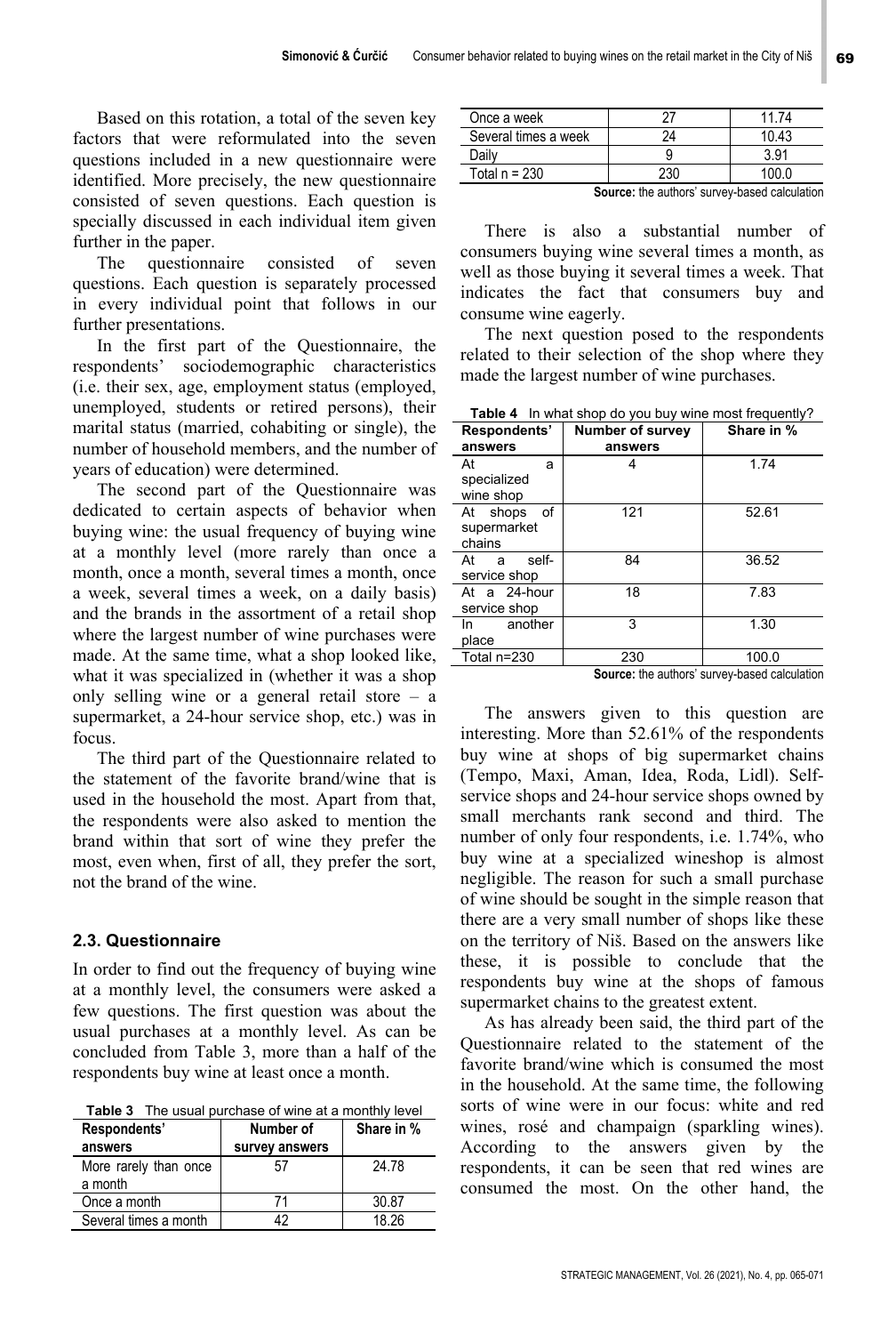second-ranked is white wine, which does not lag much behind red wine.

| Respondents'<br>answers | Number of<br>survey<br>answers | Share in % |
|-------------------------|--------------------------------|------------|
| White wine              | 83                             | 36.09      |
| Red wine                | 95                             | 41.30      |
| Rosé                    | 36                             | 15.65      |
| Champaign               | 16                             | 6.96       |
| Total n=230             | 230                            | 100.0      |

**Table 5** Which favorite sorts of wine are consumed in your household?

**Source:** the authors' survey-based calculation

The respondents were also asked the question: which sorts of wine within white wine are most gladly consumed.

**Table 6** Which favorite sorts of white wine are consumed in your household?

| Respondents'       | Number of      | Share in % |
|--------------------|----------------|------------|
| answers            | survey answers |            |
| <b>Pinot Blanc</b> | 36             | 15.65      |
| Riesling           | 39             | 16.96      |
| Chardonnay         | 18             | 7.83       |
| I do not know      | 137            | 59.57      |
| Total n=230        | 230            | 100.0      |

**Source:** the authors' survey-based calculation

Based on the received answers, it can be concluded that the respondents most frequently buy and simultaneously consume Riesling white wine (16.96%). That same question was also asked about buying and consuming red wine.

**Table 7** Which favorite sorts of red wine are consumed in your household?

| Respondents'<br>answers | Number of<br>survey answers | Share in % |
|-------------------------|-----------------------------|------------|
| Cabernet<br>Sauvignon   | 38                          | 16.52      |
| Merlot                  | 23                          | 10.00      |
| Pinot Noir              | 12                          | 5.22       |
| I do not know           | 158                         | 68.78      |
| Total n=230             | 230                         | 100.0      |

**Source:** the authors' survey-based calculation

When the answers related to the asked question about the sorts of red wine most gladly bought/consumed are concerned, the respondents answered that the wine Cabernet Sauvignon was consumed the most.

Besides, the respondents were also asked to state the brand within the sort of wine they prefer the most, even when the sort of that wine, not a wine brand, is their favorite. It was impossible to obtain a simple answer to this question because of a large number of the brands of the wines present in our market. In order to relatively narrow the

answer to this question, the consumers were, first of all, asked to mention the domestic wine brands they like to drink the most. In compliance with the posed question, the respondents answered as shown in Table 8.

| <b>Table 8</b> Which are your favorite domestic wine brands |
|-------------------------------------------------------------|
| consumed in your household?                                 |

| consumed in your nousenold:               |                             |            |  |  |
|-------------------------------------------|-----------------------------|------------|--|--|
| Respondents'<br>answers                   | Number of<br>survey answers | Share in % |  |  |
| Ždrepčeva<br>krv<br>(Stallion's<br>Blood) | 24                          | 10.43      |  |  |
| Medveđa<br>krv<br>(Bear's Blood)          | 17                          | 7.39       |  |  |
| Morave<br>Tri<br>(Three<br>Moravas)       | 8                           | 3.48       |  |  |
| I do not know                             | 181                         | 78.70      |  |  |
| Total n=230                               | 230                         | 100.0      |  |  |
|                                           | -<br>$\cdots$               | .          |  |  |

**Source:** the authors' survey-based calculation

What can immediately be noticed when speaking about the posed question is that wine buyers and consumers know best the wines mainly present on the market. At the same time, those wines are also bought most frequently. These wines are also reasonably priced.

**Table 9** Do you buy domestic or foreign wines?

| Respondents'<br>answers | Number of<br>survey answers | Share in % |
|-------------------------|-----------------------------|------------|
| Domestic wines          | 67                          | 29.13      |
| Foreign wines           | 56                          | 24.35      |
| I do not know           | 107                         | 46.52      |
| Total n=230             | 230                         | 100 0      |

**Source:** the authors' survey-based calculation

The respondents were also asked a question related to the purchase of domestic/purchase of foreign wines ratio. We were interested in finding out which wines were more popular with our consumers. According to the answers obtained, it can be noticed that domestic wines are but slightly more popular than foreign wines. A large number of the respondents did not know how to answer this question, either.

## **Conclusion**

In spite of certain limitations related to buying and consuming wine, which is the subject matter of our research study, it can be highlighted that there is a certain theoretical contribution out of which it may be possible to make a framework for understanding the behavior of wine consumers. We consider that our research studies can help to some extent to perceive the consumer behaviors that may help wineries to ensure their survival and growth on the unstable and competitive wine